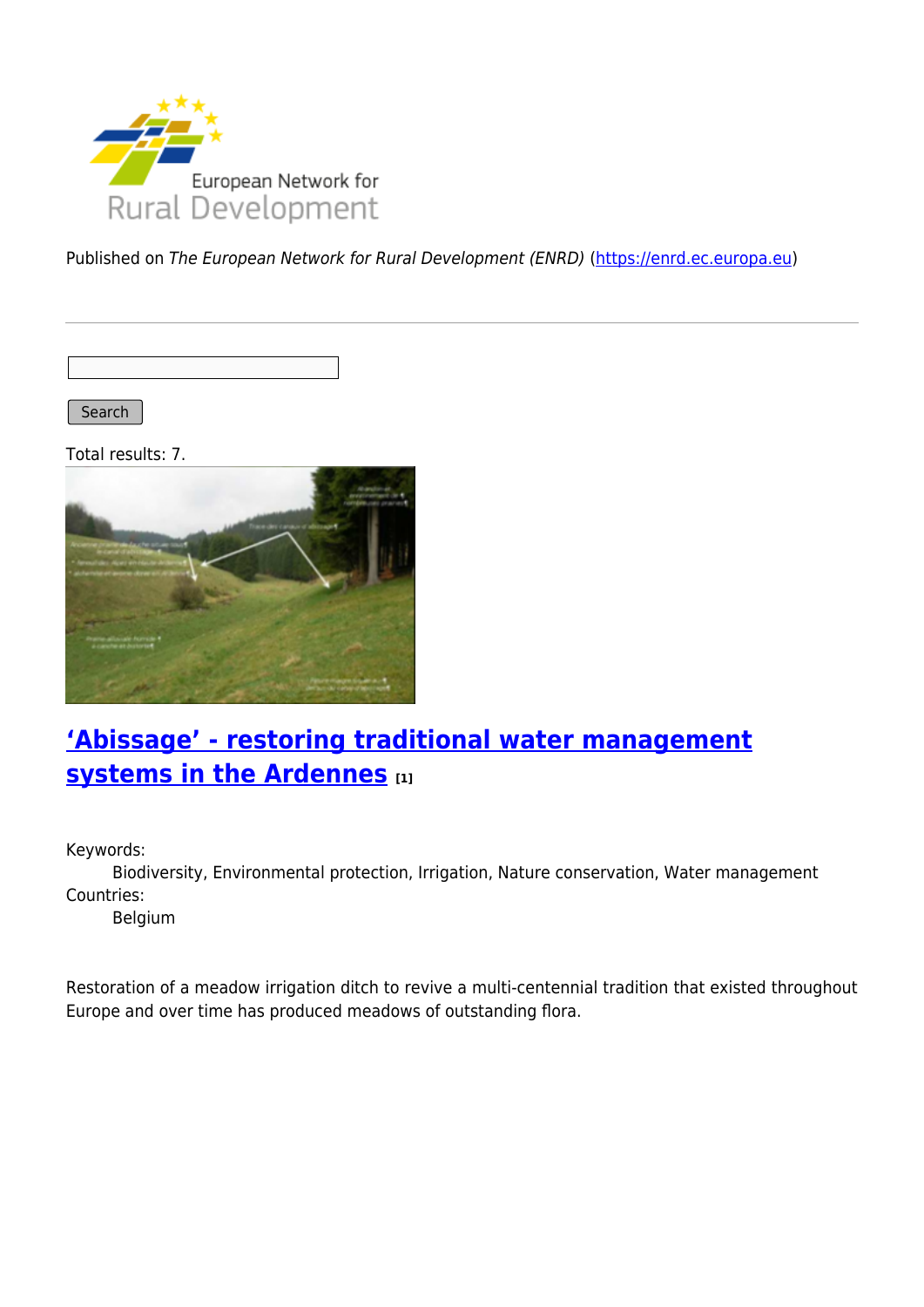

# **[AECM scheme on the farm Kašperské Hory](https://enrd.ec.europa.eu/projects-practice/aecm-scheme-farm-kasperske-hory_en) [2]**

Keywords:

Agriculture, Animal husbandry, Environmental sustainability, Organic farming Countries:

Czech Republic

An example of a large-scale previously state owned farm, which now successfully combines economic sustainability and the provision of public goods.



### **[Agri-environmental measures delivering environmental and](https://enrd.ec.europa.eu/projects-practice/agri-environmental-measures-environmental-economic-win-win_en) [economic win-win](https://enrd.ec.europa.eu/projects-practice/agri-environmental-measures-environmental-economic-win-win_en) [3]**

Keywords:

Agriculture, Biodiversity, Bioeconomy, Competitiveness, Environmental protection, Mountain area, Soil management, Water management

Countries:

Spain

A project that demonstrates how agri-environment support can significantly help the protection of the environment while also increasing the profitability of a farm.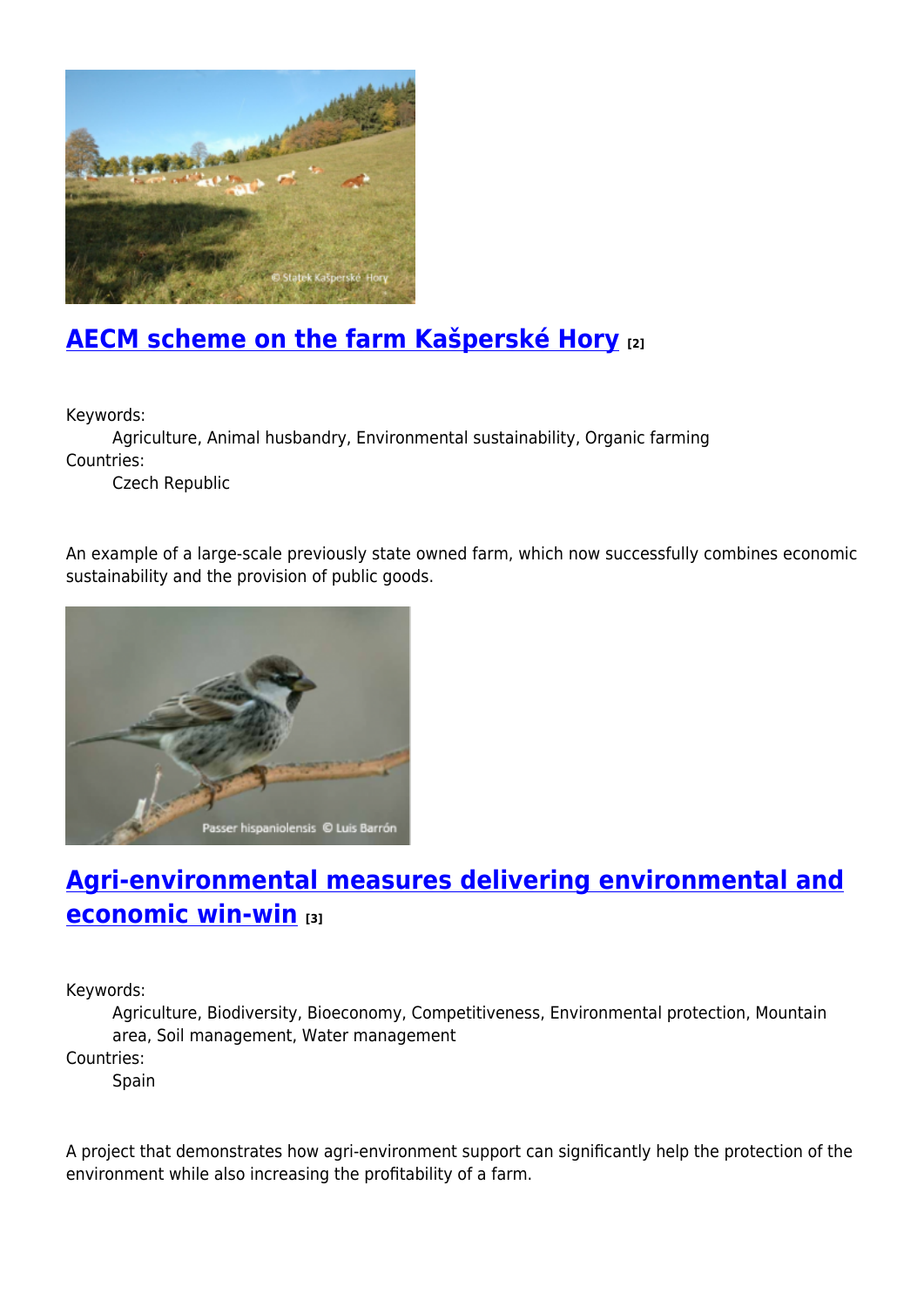

## **[Improving soil quality by using sustainable practices](https://enrd.ec.europa.eu/projects-practice/improving-soil-quality-using-sustainable-practices_en)** [4]

Keywords:

Agriculture, Biodiversity, Environmental sustainability, Renewable energy Countries:

Italy

A family farm invested in a biogas plant to produce renewable energy while also purchasing a new tomato harvester to improve the farm's overall income.



# **[BiodiverSO – rediscovering agricultural biodiversity](https://enrd.ec.europa.eu/projects-practice/biodiverso-rediscovering-agricultural-biodiversity_en) [5]**

Keywords:

Agriculture, Biodiversity, Environmental sustainability, Market development Countries:

Italy

Protecting and promoting traditional vegetables can lead to increased incomes for farmers and environmental benefits for society.

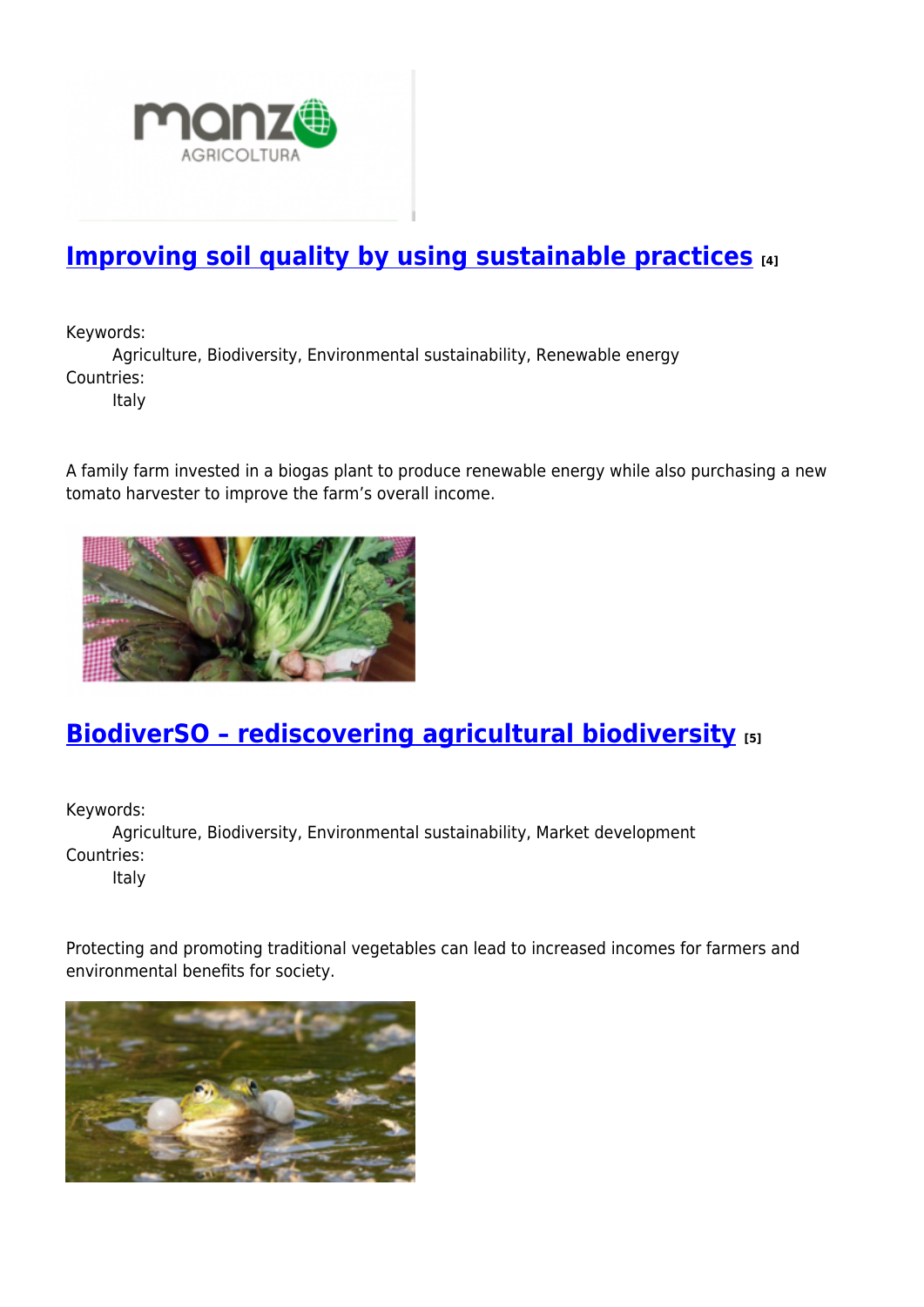#### **[Restoration of the Romedenne clay-pit nature reserve](https://enrd.ec.europa.eu/projects-practice/restoration-romedenne-clay-pit-nature-reserve_en) [6]**

Keywords:

Biodiversity, Natural resources, Nature conservation, Protected areas Countries:

Belgium

An environmental NGO implemented a project to preserve and maintain an old clay pit that provides shelter to a number of rare and endangered species.



## **[Environmental Participatory Project - Awareness raising on](https://enrd.ec.europa.eu/projects-practice/environmental-participatory-project-awareness-raising-natura-2000_en) [Natura 2000](https://enrd.ec.europa.eu/projects-practice/environmental-participatory-project-awareness-raising-natura-2000_en) [7]**

Keywords:

Environmental protection, Information & promotion activities, Nature conservation, Protected areas

Countries:

Spain

The project aimed to develop local participatory activities within the Natura 2000 sites of Andalusia.

#### **Source URL:**

https://enrd.ec.europa.eu/projects-practice/\_en?project\_keywords\_filter=19753&amp%3Bamp%3Bproject\_country=All &amp%3Bamp%3Bfield\_enrd\_prj\_measure\_tid=All&amp%3Bamp%3Bfield\_enrd\_prj\_focus\_area\_tid=All&amp%3Bamp %3Bf%5B0%5D=im\_field\_enrd\_prj\_focus\_area%3A17124&amp%3Bf%5B0%5D=im\_field\_enrd\_prj\_keywords%3A20472 &f%5B0%5D=im\_field\_enrd\_prj\_keywords%3A19738&f%5B1%5D=sm\_enrd\_eu\_countries%3ASpain&f%5B2%5D=sm\_e